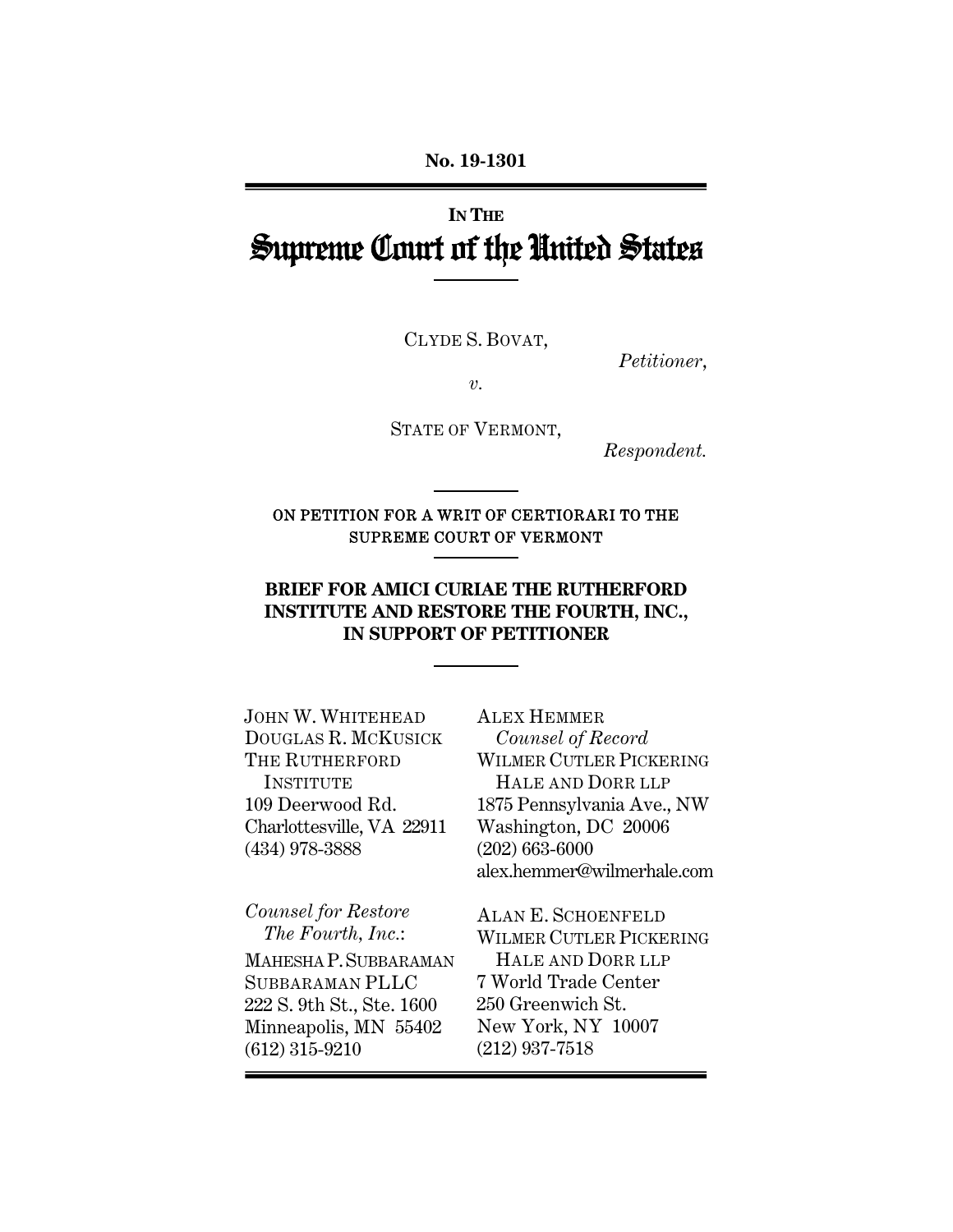## **TABLE OF CONTENTS**

| Page                                                                                                               |  |  |
|--------------------------------------------------------------------------------------------------------------------|--|--|
|                                                                                                                    |  |  |
|                                                                                                                    |  |  |
| INTRODUCTION AND SUMMARY OF                                                                                        |  |  |
|                                                                                                                    |  |  |
| THE DECISION BELOW IS INCORRECT 4<br>L.                                                                            |  |  |
| A. <i>Jardines</i> Holds That Officers May<br>Approach A Home Only As Private<br>Citizens Would And May Not Search |  |  |
| <b>B.</b> The Decision Below Contravenes<br>Jardines By Permitting Police To<br>Search For Evidence In Protected   |  |  |
| $C_{\cdot}$<br>The Decision Below Contravenes                                                                      |  |  |
| II. THE DECISION BELOW DRAMATICALLY<br><b>EXPANDS THE SCOPE OF POLICE</b><br>AUTHORITY, BOTH ACTUAL AND AS         |  |  |
| III. SUMMARY REVERSAL IS APPROPRIATE 17                                                                            |  |  |
|                                                                                                                    |  |  |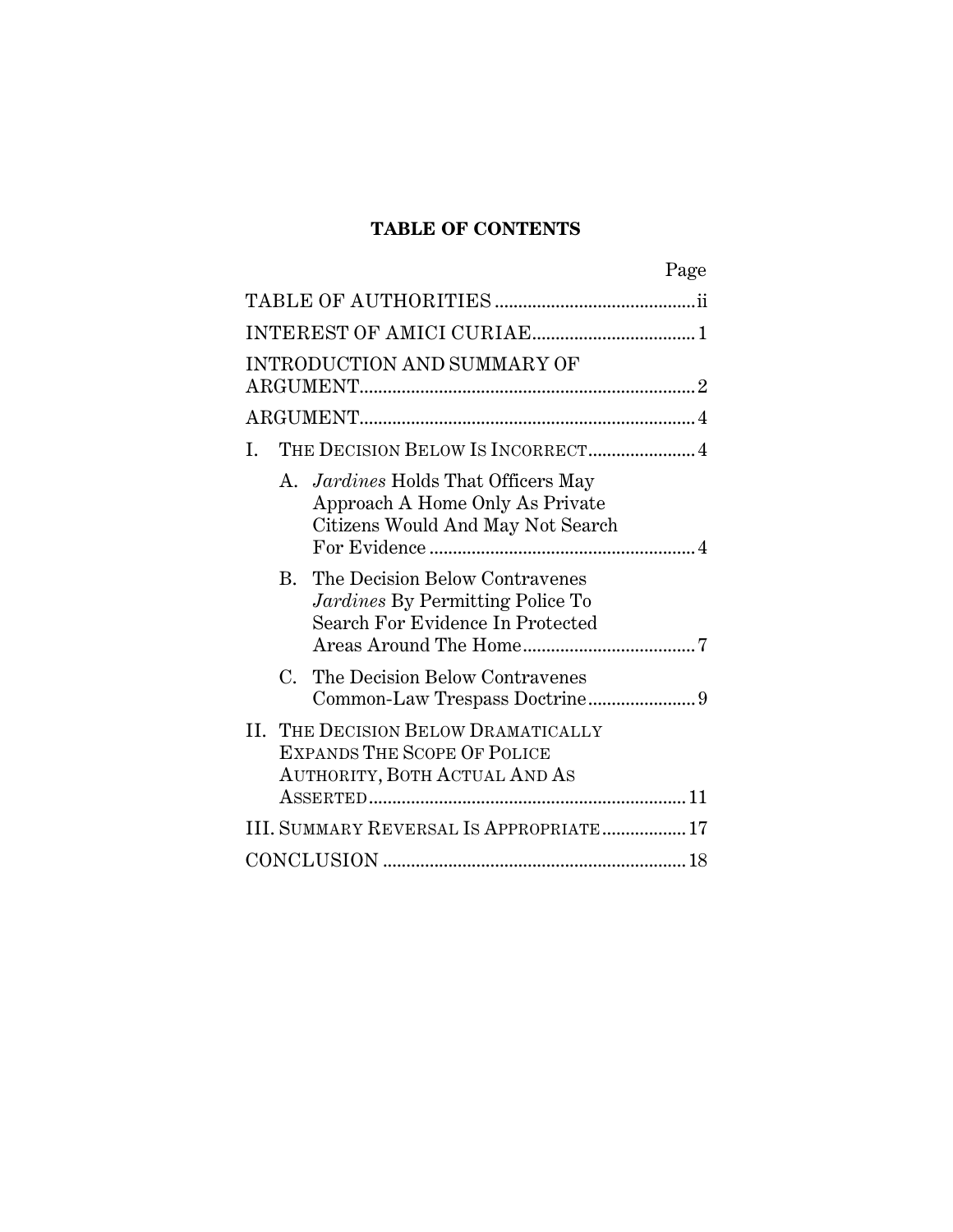## **TABLE OF AUTHORITIES**

## **CASES**

| Page(s)                                                                      |
|------------------------------------------------------------------------------|
| <i>Brinegar v. United States,</i>                                            |
| Collins v. Virginia,                                                         |
| <i>Florida v. Jardines,</i>                                                  |
| Kentucky v. King,                                                            |
| Maryland v. Dyson,<br>527 U.S. 465 (1999) (per curiam)  17                   |
| McKee v. Gratz,                                                              |
| Moore v. Duke,                                                               |
| Oliver v. United States,                                                     |
| Salazar-Limon v. City of Houston,<br>137 S. Ct. 1277 (2017) (per curiam)  17 |
| Silverman v. United States,                                                  |
| United States v. Carloss,                                                    |
| United States v. Crapser,                                                    |
| United States v. Dickerson,                                                  |

ii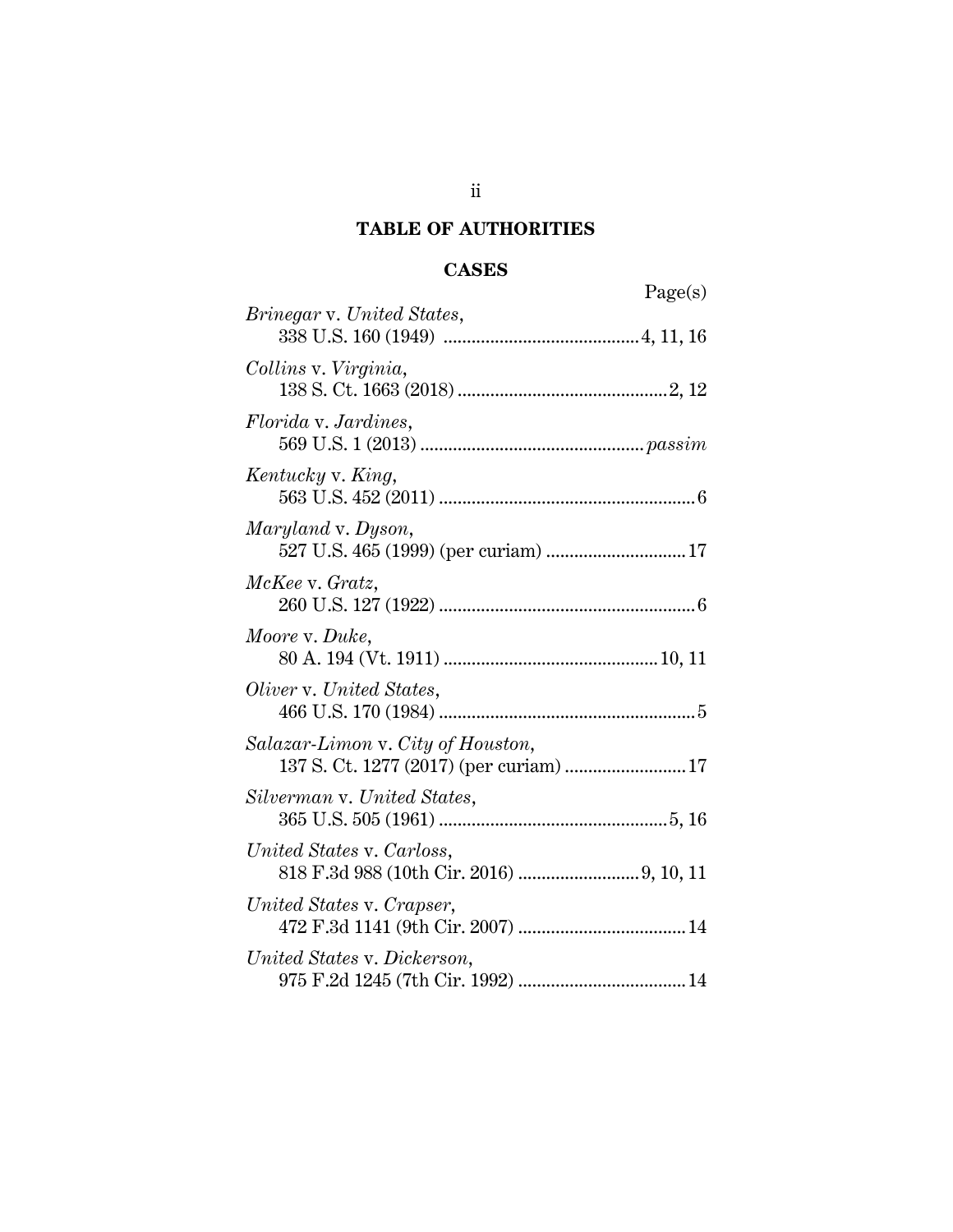## **TABLE OF AUTHORITIES—Continued**

| United States v. Jones,  |
|--------------------------|
|                          |
| United States v. Thomas, |
|                          |
| Young v. Borders,        |

## 850 F.3d 1274 (11th Cir. 2017) (per curiam)............ 15

## **FOREIGN CASES**

| <i>Entick v. Carrington,</i> |  |
|------------------------------|--|
|                              |  |

## **OTHER AUTHORITIES**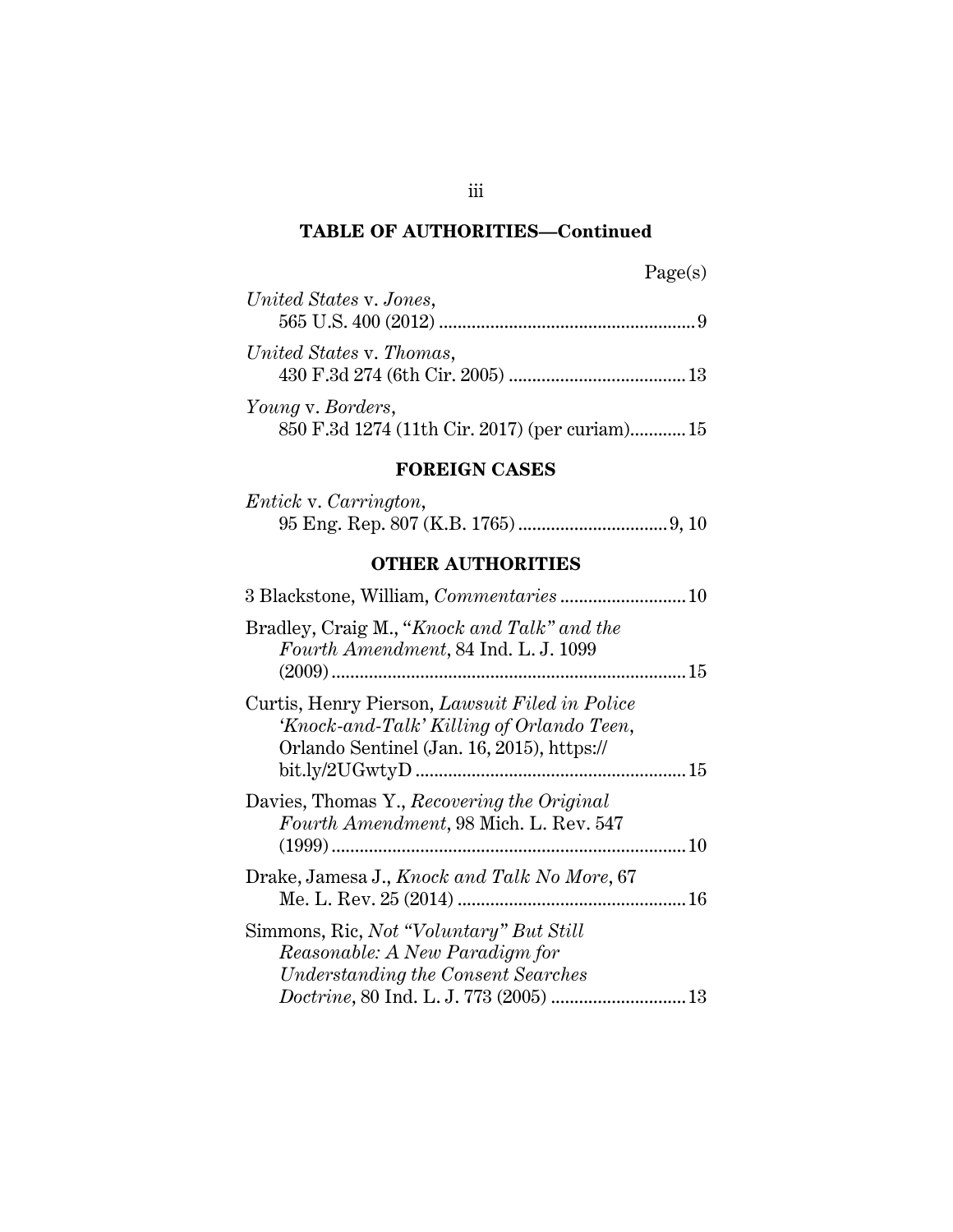## **TABLE OF AUTHORITIES—Continued**

Page(s)

Strauss, Marcy, *Reconstructing Consent*, 92 J. Crim. L. & Criminology 211 (2002) .......................... 14

iv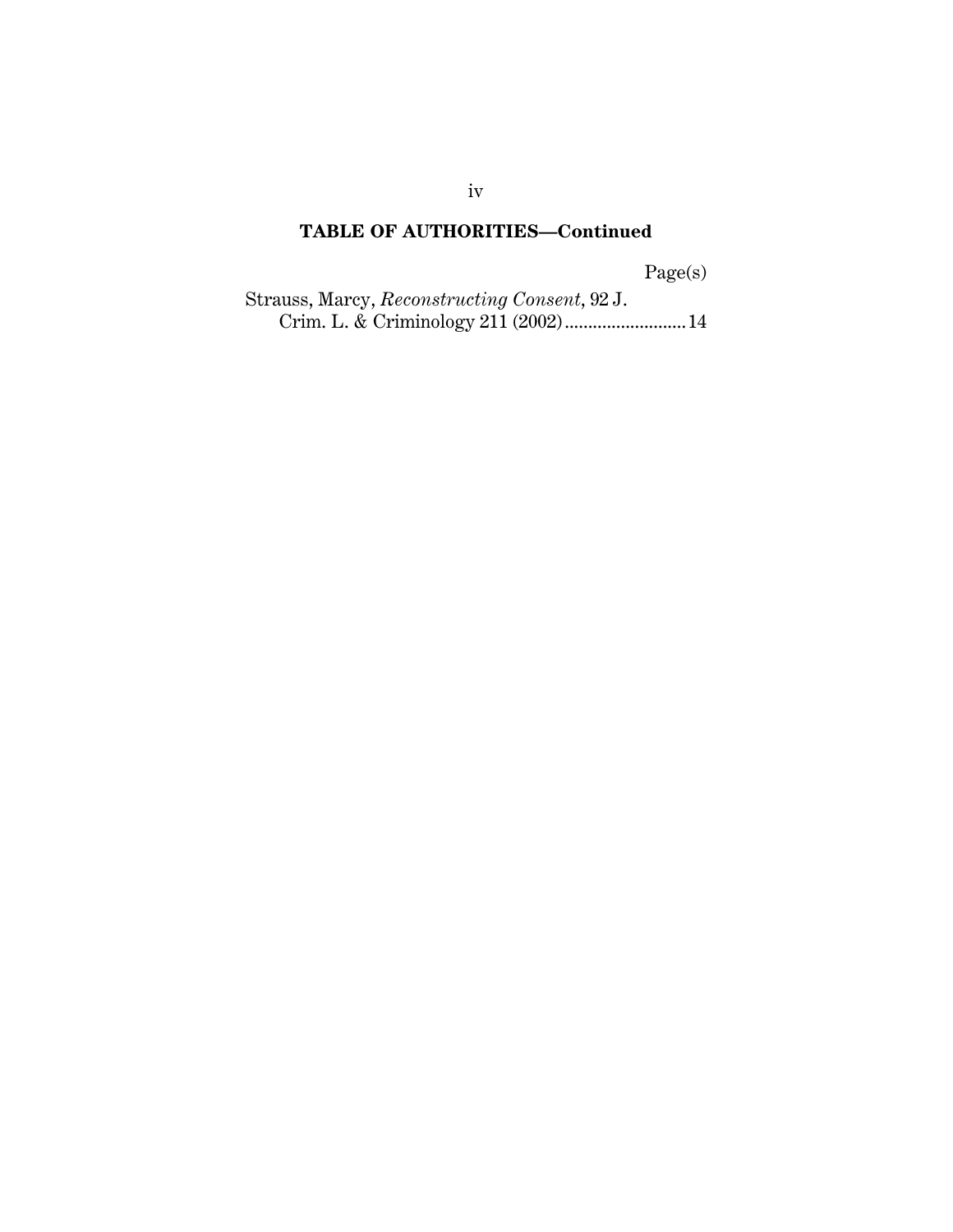#### **INTEREST OF AMICI CURIAE**<sup>1</sup>

The Rutherford Institute is a nonprofit civil liberties organization headquartered in Charlottesville, Virginia. Founded in 1982 by its President, John W. Whitehead, the Institute's mission is to provide legal representation without charge to individuals whose civil liberties have been violated and to educate the public about constitutional and human rights issues. The Rutherford Institute works tirelessly to resist tyranny and threats to freedom, ensuring that the government abides by the rule of law and is held accountable when it infringes on the rights guaranteed to persons by Constitution and laws of the United States.

Restore the Fourth is a nonprofit civil liberties organization dedicated to the robust enforcement of the Fourth Amendment. Restore the Fourth believes that everyone is entitled to privacy in their persons, homes, papers, and effects and that modern changes to technology, governance, and law should foster—not hinder—the protection of this right. Restore the Fourth advances these principles by overseeing a network of local chapters whose members include lawyers, academics, advocates, and ordinary citizens. Each chapter devises a variety of grassroots activities designed to bolster political recognition of Fourth Amendment rights. On the national level, Restore the Fourth files

<sup>&</sup>lt;sup>1</sup> No counsel for a party authored this brief in whole or in part, and no entity or person, other than amici curiae, their members, and their counsel, made a monetary contribution intended to fund the preparation or submission of this brief. Counsel of record for the parties received notice of amici's intent to file this brief at least 10 days prior to its due date. The parties have consented to the filing of this brief.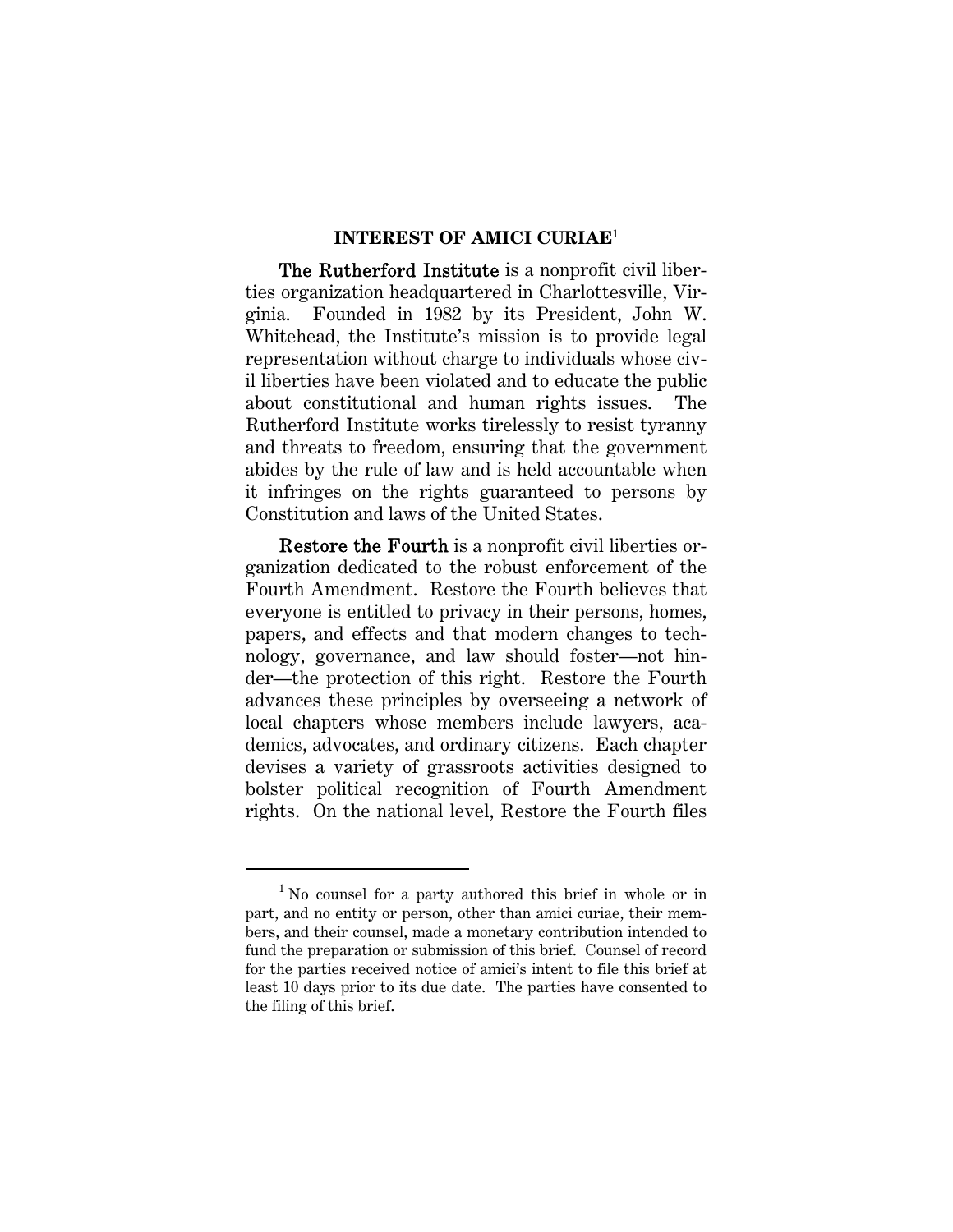amicus briefs in significant Fourth Amendment cases, including *Collins* v. *Virginia*, 138 S. Ct. 1663 (2018).

Amici are interested in—and concerned about—the decision below because they are committed to fighting the expansion of police authority in the United States, and interpretations of the Fourth Amendment that will permit such expansion. This case presents just such an expansive interpretation of the "knock-and-talk" doctrine. Law enforcement officers entered Clyde Bovat's property for the purpose of investigating a crime. They did not approach his front door; instead, they crossed his driveway to his covered garage and peered inside. The Vermont Supreme Court concluded that the officers were not required to obtain a warrant because a driveway is only a "semiprivate" area to which the full protections of the Fourth Amendment do not apply. Amici urge this Court to grant certiorari and reverse. The knock-and-talk doctrine should not be understood as a limitless grant of authority to law enforcement to roam around a person's property seeking evidence of a crime. Such a reading of this Court's precedents would dramatically diminish the Fourth Amendment protections afforded the home and its surroundings. Amici are committed to fighting doctrinal developments that permit encroachment of exactly this sort.

#### **INTRODUCTION AND SUMMARY OF ARGUMENT**

Law enforcement officers entered Clyde Bovat's property without a warrant and without his permission for the purpose of conducting a criminal investigation. They did not approach Bovat's house to seek his consent; rather, they walked directly to his covered garage and peered inside to look for evidence. The Vermont Supreme Court held that the officers were not required to obtain a warrant for such a search, explaining that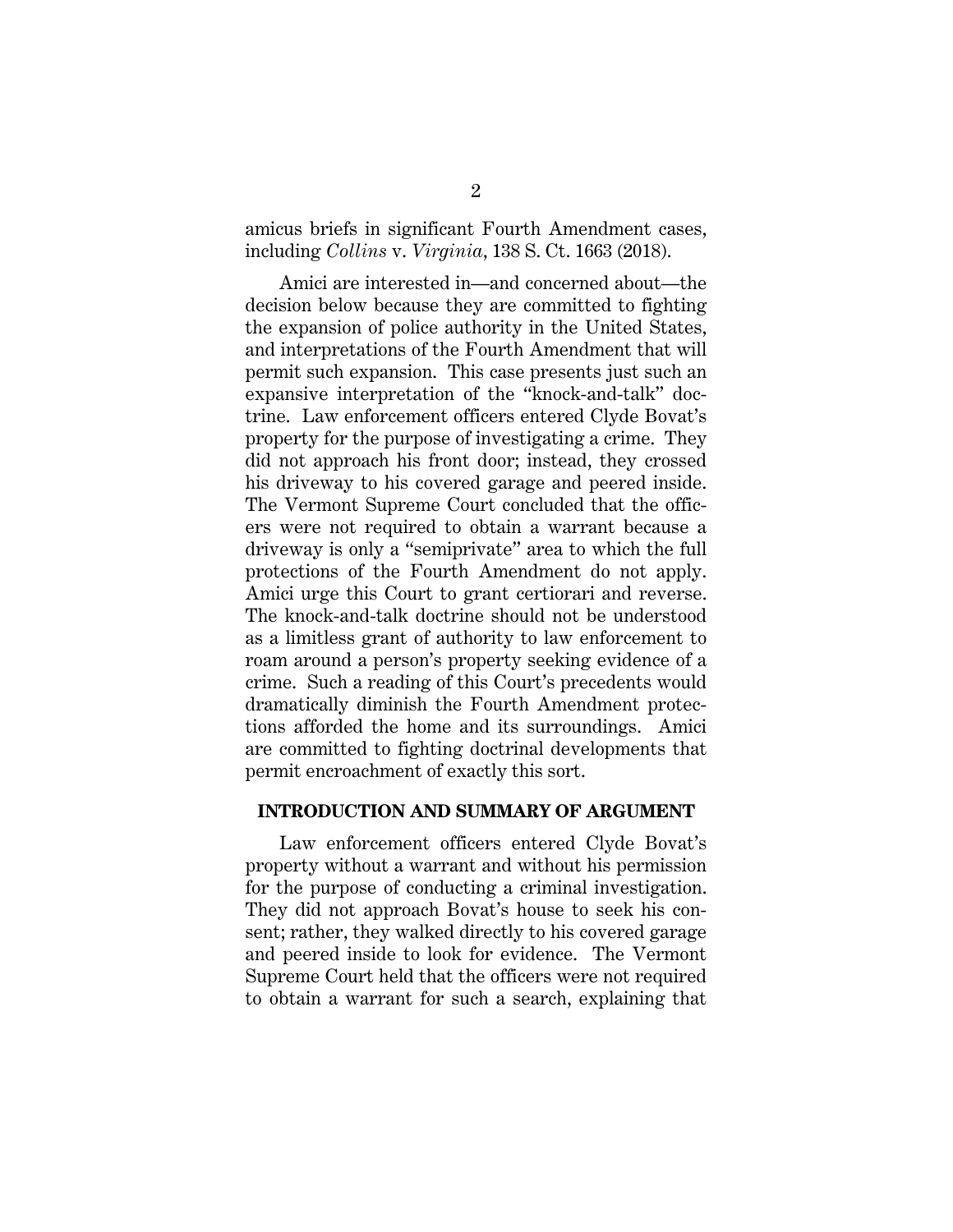the officers were entitled to traverse Bovat's walkways and driveways looking for evidence because those areas are only "semiprivate" ones to which the Fourth Amendment's full protections do not attach.

That decision is incorrect. For one, it flatly contravenes this Court's opinion in *Florida* v. *Jardines*, 569 U.S. 1 (2013), which holds that the so-called knock-andtalk doctrine entitles a police officer only to "approach a home and knock" in exactly the manner a "private citizen might do," *id.* at 8. Under *Jardines*, officers may not "do whatever they want by way of gathering evidence … so long as they 'stick to the path that is typically used to approach a front door,'" or "peer into the house through binoculars" from the walkway. *Id.* at 9 n.3. But that is the holding of the decision below, which expressly permits officers to "conduct an investigation" in the area around the home as long as they "restrict their movement[s] to semiprivate areas." Pet. App. 10a-11a. The decision below cannot be reconciled with *Jardines*, nor with the common-law trespass principles on which *Jardines* rests.

The Vermont Supreme Court's decision should be reversed. It substantially expands the scope of police authority to trespass upon the area surrounding the home—an area at the core of the Fourth Amendment. It encourages police officers to enter private property without a warrant and without consent under the auspices of the knock-and-talk doctrine—even in cases like this one, in which there is neither knock nor talk. And it validates the increasingly common police tactic of relying on the knock-and-talk doctrine to justify aggressive and intrusive tactics at one's front door—tactics that too often end in violence. As Justice Jackson observed over half a century ago, "[u]ncontrolled search and seizure is one of the first and most effective weap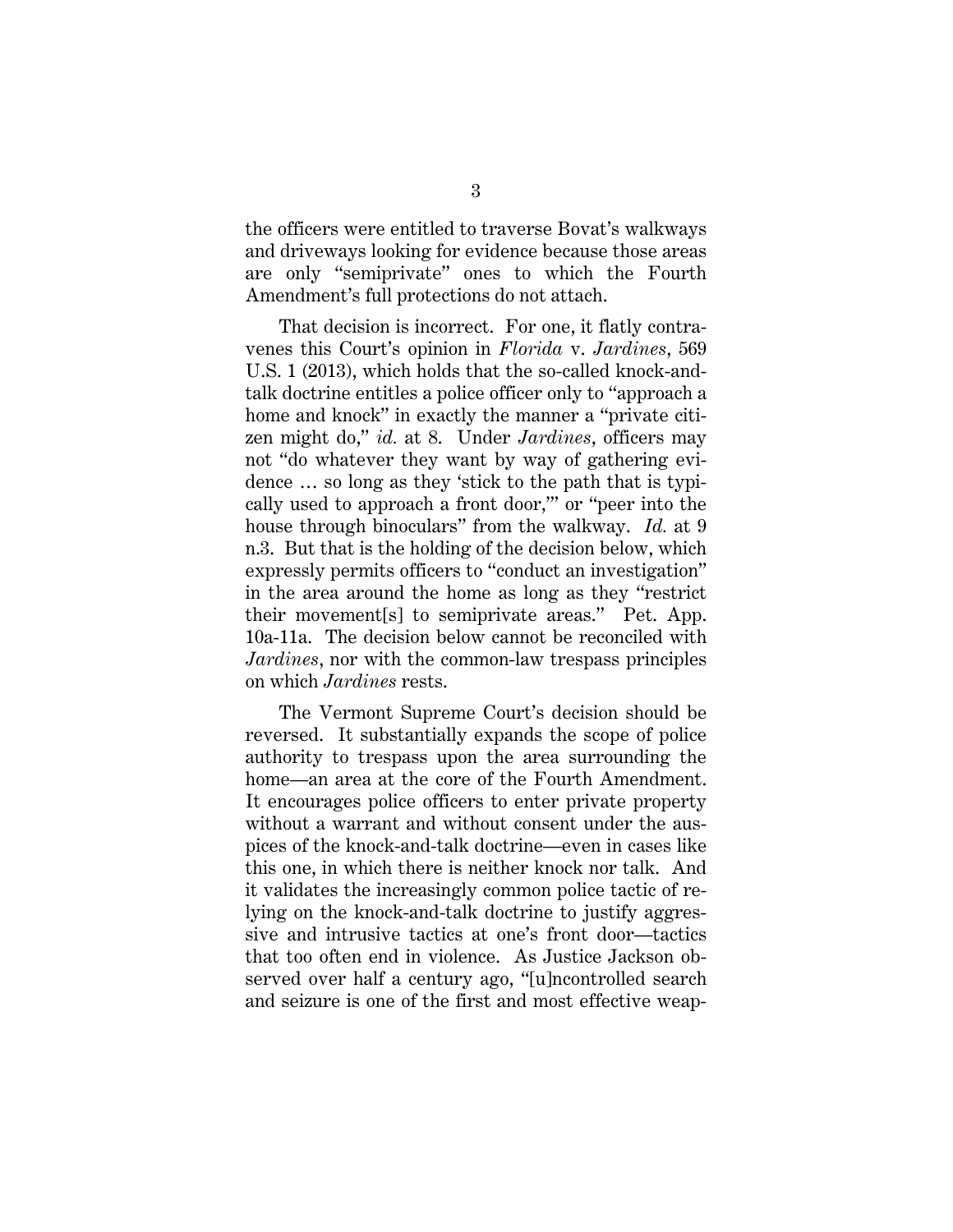ons in the arsenal of every arbitrary government." *Brinegar* v. *United States*, 338 U.S. 160, 180 (1949) (Jackson, J., dissenting). The decision below licenses such arbitrary conduct on the part of police officers.

The Court should grant certiorari in this case and either set the case for argument or summarily reverse the decision below.

#### **ARGUMENT**

#### **I. THE DECISION BELOW IS INCORRECT**

The Vermont Supreme Court held that police officers may enter the area around a person's home without a warrant for the purpose of conducting an investigation as long as they remain on "driveways or walkways." Pet. App. 10a. That holding is flatly inconsistent with this Court's decision in *Florida* v. *Jardines*, 569 U.S. 1 (2013), and with the foundational trespass principles on which *Jardines* rests. Because the decision contravenes settled law, the Court should grant certiorari and reverse.

### **A. Jardines Holds That Officers May Approach A Home Only As Private Citizens Would And May Not Search For Evidence**

The question presented in *Jardines* was whether a police officer can approach a person's home with a drugsniffing dog in order to investigate a crime. 569 U.S. at 3. Police officers had been sent to investigate a tip that marijuana was being grown in the respondent's house. *Id.* They arrived at the home with a drug-sniffing dog "trained to detect the scent of marijuana"; as the dog approached the homeowner's porch, he sensed the presence of "one of the odors he had been trained to detect," and alerted. *Id.* at 4. The officers left the scene,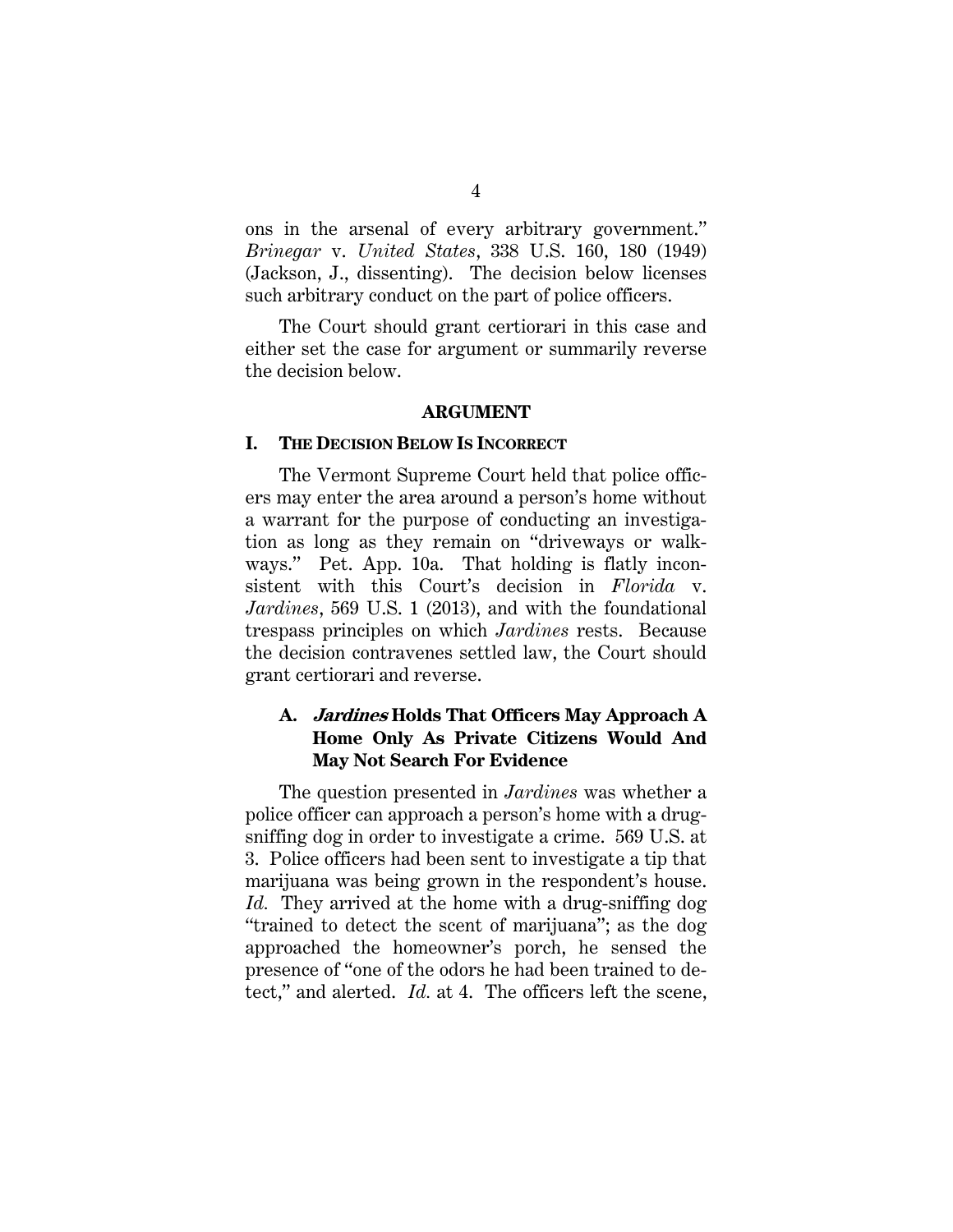obtained a search warrant, and, upon executing it, found marijuana plants in the house. *Id.* Jardines moved to suppress on the ground that "the canine investigation was an unreasonable search," and the state court agreed. *Id.* at 4-5. This Court granted certiorari and affirmed, holding that the officers had violated the Fourth Amendment by "gathering information … in the curtilage of [Jardines'] house" without permission and without a warrant. *Id.* at 5-6.

The Court began by observing that, "when it comes to the Fourth Amendment, the home is first among equals." 569 U.S. at 6. "At the Amendment's 'very core' stands 'the right of a man to retreat into his own home and there by free from unreasonable governmental intrusion.'" *Id.* (quoting *Silverman* v. *United States*, 365 U.S. 505, 511 (1961)). And because "[t]his right would be of little practical value if the State's agents could stand in a home's porch or side garden and trawl for evidence with impunity," the Court explained, "the area 'immediately surrounding and associated with the home'"—known as the curtilage—has traditionally been understood "as 'part of the home itself for Fourth Amendment purposes.'" *Id.* (quoting *Oliver* v. *United States*, 466 U.S. 170, 180 (1984)). Because the officers in *Jardines* had approached the respondent's home and stepped on his porch, the Court observed, there was "no doubt" that they had entered the curtilage, *id.* at 7, and thus an area protected by the Fourth Amendment.

The question on which *Jardines* turned was whether the police officers' entry could nonetheless be viewed as reasonable under the so-called "knock-and-talk" doctrine. *See* 569 U.S. at 7. And the Court explained that that question itself turned on "whether [Jardines] had given his leave (even implicitly) for [the officers] to do so," *id.* at 8—that is, whether Jardines had licensed the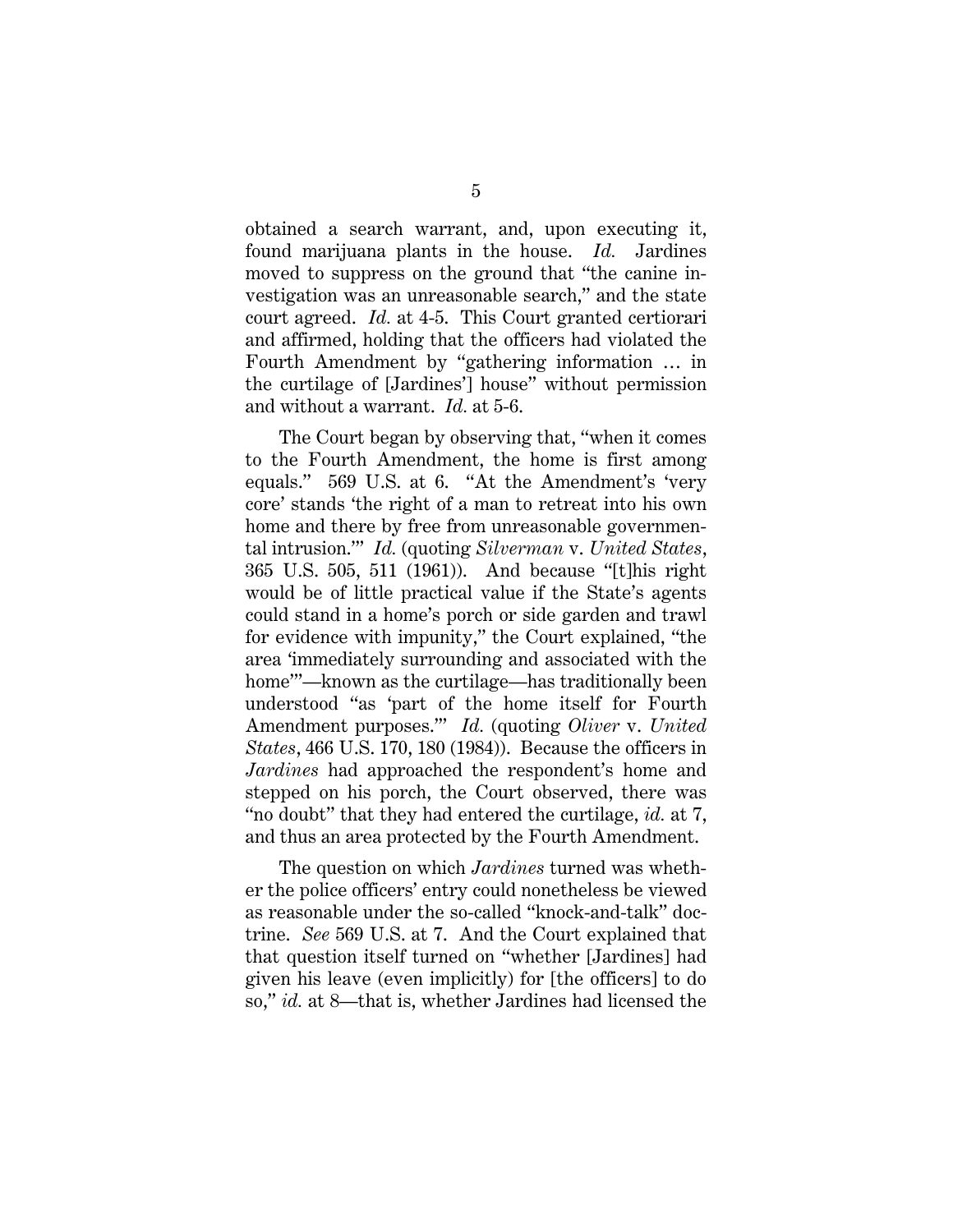officers' intrusion onto his property. "'A license may be implied from the habits of the country," the Court observed, and, as a general rule, a home's occupant should be viewed as having issued an "implicit license" to visitors of all kinds. *Id.* (quoting *McKee* v. *Gratz*, 260 U.S. 127, 136 (1922)). But that license is not unlimited: It "typically permits the visitor to approach the home by the front door, knock promptly, wait briefly to be received, and then (absent invitation to linger longer) leave." *Id.* Thus, the Court explained, "a police officer not armed with a warrant may approach a home and knock, precisely because that is 'no more than any private citizen might do.'" *Id.* (quoting *Kentucky* v. *King*, 563 U.S. 452, 469 (2011)).

The police conduct at issue in *Jardines*, the Court held, plainly exceeded the scope of any implied license. 569 U.S. at 9. "There is no customary invitation," the Court explained, to "introduc[e] a trained police dog to explore the area around the home in hopes of discovering incriminating evidence." *Id.* And in response to an argument made by the dissenting Justices, the Court emphasized that its holding did not turn on the "instrument" employed (namely, a police dog), *id.* at 9 n.3: "We think a typical person would find it 'a cause for great alarm' … to find a stranger snooping about his front porch *with or without* a dog." *Id.* "The dissent," the Court explained, "would let the police do whatever they want by way of gathering evidence so long as they … 'stick to the path that is typically used to approach a front door, such as a paved walkway.'" *Id.* (quoting *id.* at 19 (Alito, J., dissenting)). "From that vantage point they can presumably peer into the house through binoculars with impunity." *Id.*; *accord id.* at 12 (Kagan, J., concurring). But such a rule, the Court emphasized, was "not the law." *Id.* at 9 n.3 (majority op.).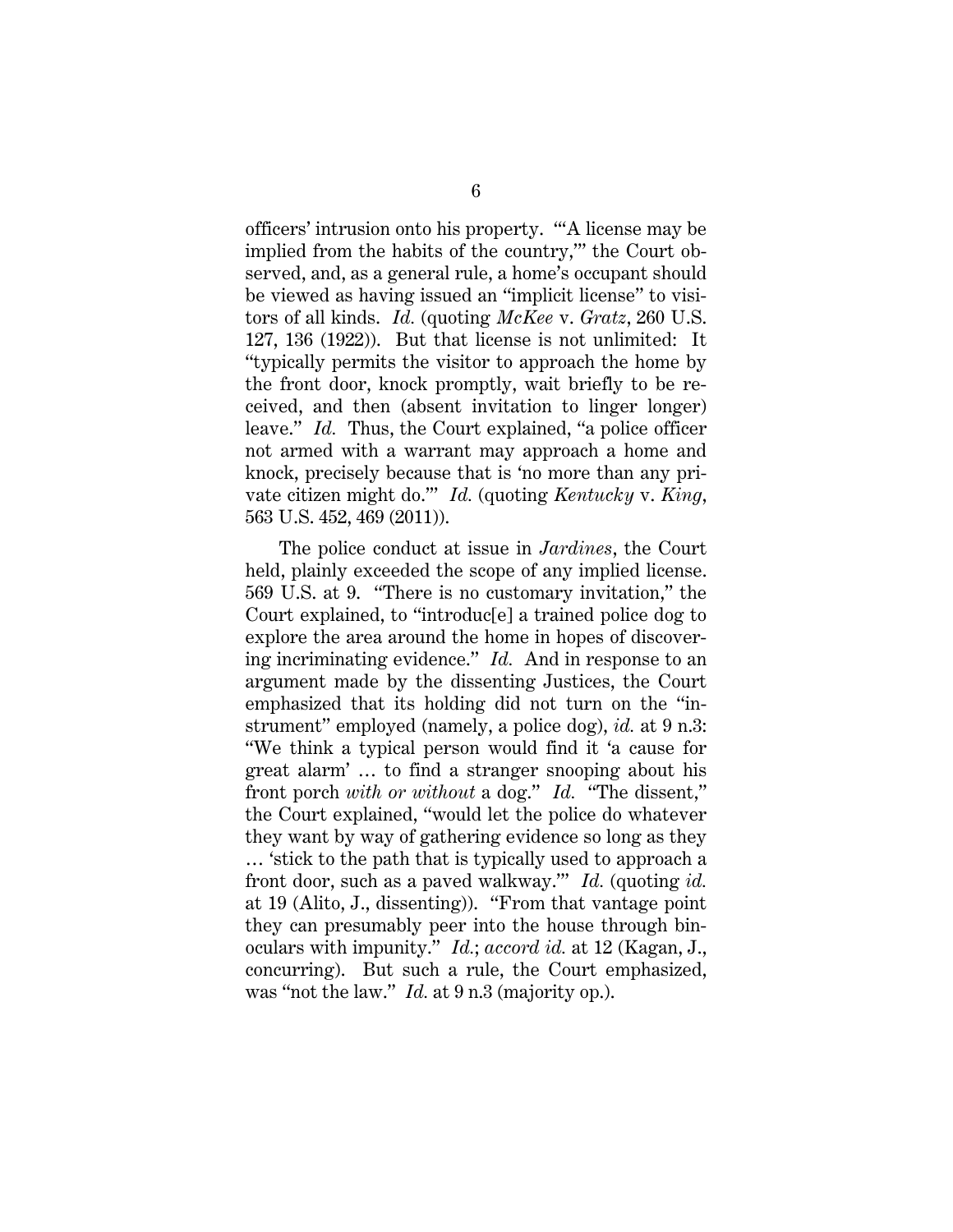*Jardines* thus establishes that the knock-and-talk doctrine entitles a police officer at most to "approach a home and knock" in exactly the manner a "private citizen might do," 569 U.S. at 8; it does not entitle such an officer to enter the curtilage for the purpose of conducting an investigation.

### **B. The Decision Below Contravenes Jardines By Permitting Police To Search For Evidence In Protected Areas Around The Home**

The decision below flatly contravenes *Jardines*. As the petition explains, Pet. 4-6, the game wardens in this case did exactly what *Jardines* prohibits. The wardens went to Bovat's home to investigate the unlawful killing of a deer because they believed that he owned a truck like the one reportedly used in the deer jacking. Pet. App. 4a-5a. Rather than approaching Bovat's home and knocking on the door, however, the wardens "proceeded up his driveway" to his garage, *id.*, going straight "up to the window of one of the garage bays so [they] could look in," *id.* at 60a. The wardens observed a truck in the garage that appeared to be smattered with animal hair and obtained a search warrant based on that observation. *Id.* at 5a. The wardens, in other words, entered the area around Bovat's home and unabashedly "explor[ed] [it] in hopes of discovering incriminating evidence," *Jardines*, 569 U.S. at 9—just what *Jardines* holds requires a warrant.

The Vermont Supreme Court, however, held that no warrant was required to justify the wardens' incursion because they remained on Bovat's driveway—a "semiprivate area." Pet. App. 10a-11a. In the court's view, "police officers are entitled to enter residential property, including portions that would be considered part of the curtilage, to carry out legitimate police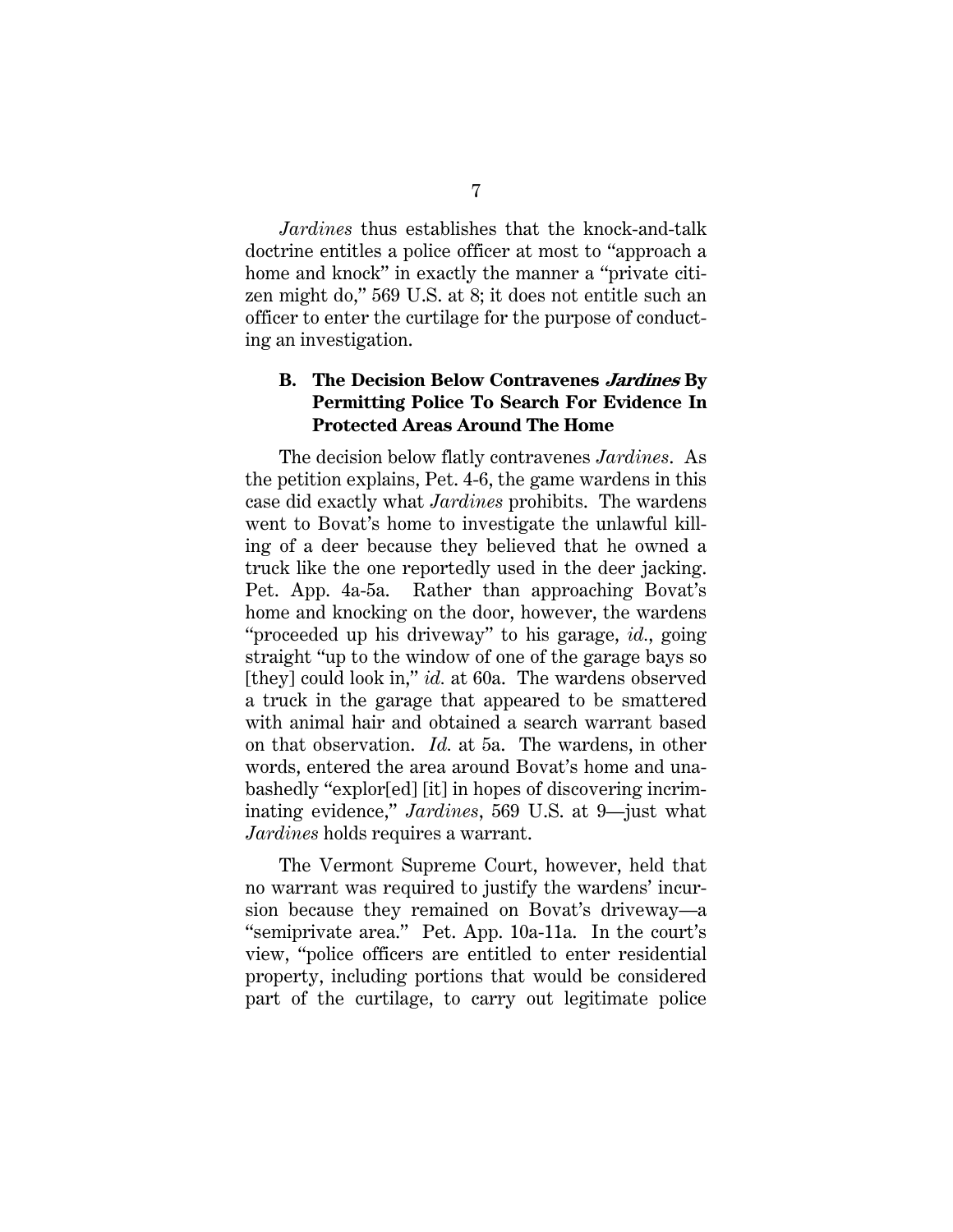business" (i.e., investigations). *Id.* at 10a. In particular, the court explained, "[p]ortions of the curtilage like driveways or walkways … are considered semiprivate areas," and "[w]hen state officials restrict their movement to [such] areas to conduct an investigation," the Fourth Amendment is not implicated. *Id.* at 10a-11a. In this case, the court reasoned, "while the garage itself is a private area that the police would not have been justified to enter without a warrant," the fact that "the wardens restricted their movements to [Petitioner]'s driveway, a semiprivate area," rendered their conduct non-invasive and exempted them from the warrant requirement. *Id.* at 11a.

That holding cannot be squared with *Jardines*. *Jardines* holds that police officers may approach a person's home without a warrant under the knock-and-talk doctrine only in the same manner as would "any private citizen": Generally, they may "approach the home by the front path, knock promptly, wait briefly to be received, and then … leave." 569 U.S. at 8. The officers may *not* "do whatever they want by way of gathering evidence … so long as they 'stick to the path that is typically used to approach a front door,'" or "peer into the house through binoculars" from the walkway. *Id.* at 9 n.3. But that is exactly what the decision below permits: As long as the officers "restrict their movement to semiprivate areas," such as a walkway or (as here) a driveway, they may "conduct an investigation" without being limited by the Fourth Amendment. Pet. App. 10a-11a. That rule "is not the law," *Jardines*, 569 U.S. at 9 n.3; indeed, it has been expressly rejected by this Court. The court below erred in embracing it.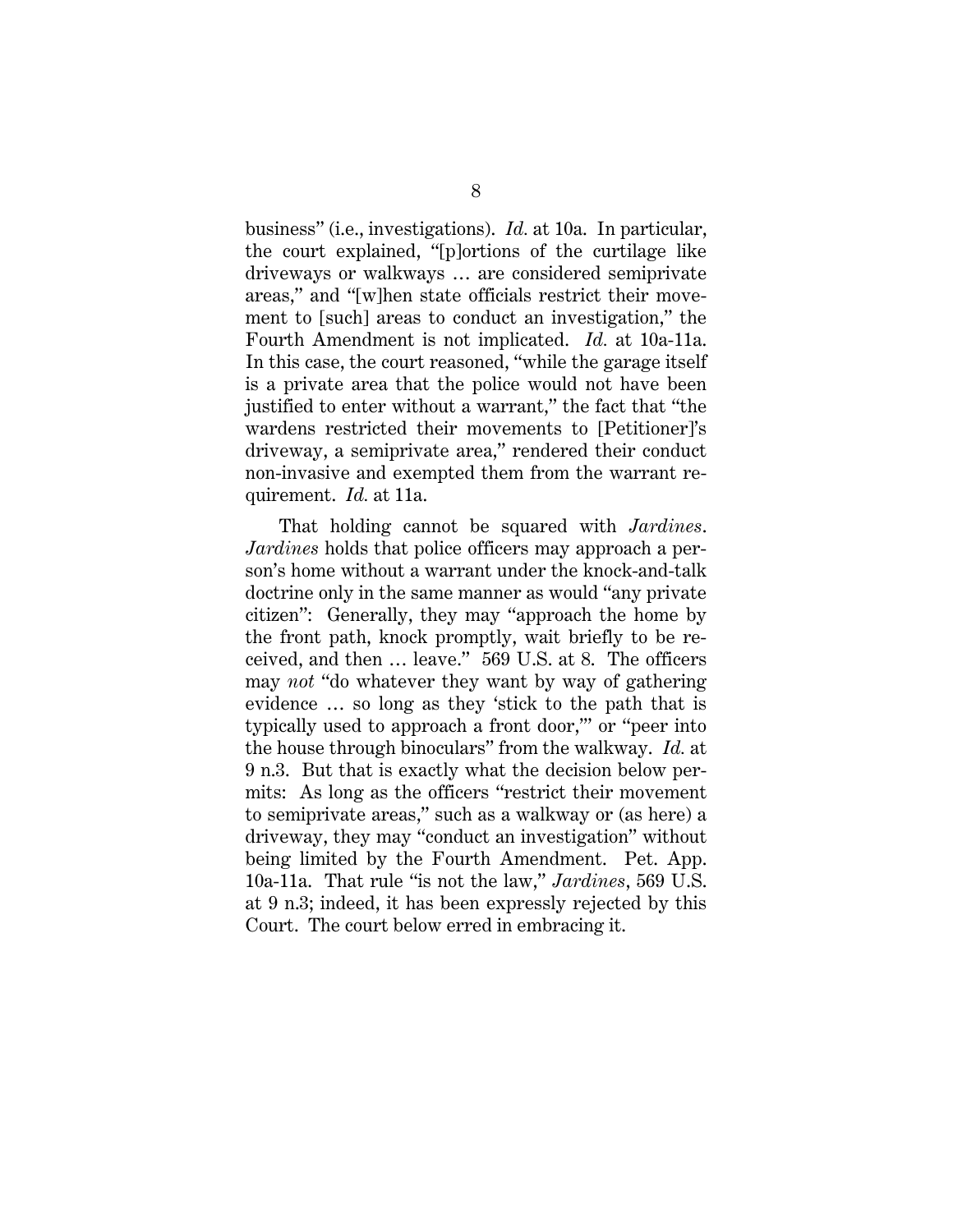#### **C. The Decision Below Contravenes Common-Law Trespass Doctrine**

The decision below also contravenes the longstanding common-law principles on which *Jardines* rested. As the Court has explained, until the latter half of the twentieth century, "Fourth Amendment jurisprudence was tied to common-law trespass"; a law enforcement officer who physically intruded upon on an area enumerated by the Fourth Amendment would have conducted a search for which a warrant was required. *See United States* v. *Jones*, 565 U.S. 400, 405-406 (2012). *Jardines* rested on such an understanding of the Fourth Amendment: The "general rule" regarding trespass, the Court explained, was stated two centuries ago, in *Entick* v. *Carrington*: "[N]o man can set his foot upon his neighbour's close without his leave." 95 Eng. Rep. 807, 817 (K.B. 1765); *Jardines*, 569 U.S. at 8-9. The rule adopted by the court below is inconsistent with these common-law doctrines as well.

The Vermont Supreme Court's decision necessarily rests on its view that—in *Jardines'* terms—law enforcement officers have an implied license to enter the home and curtilage of a suspect for the purpose of conducting an investigation. But such a rule is "difficult to reconcile with the Constitution of the founders' design." *United States* v. *Carloss*, 818 F.3d 988, 1006 (10th Cir. 2016) (Gorsuch, J., dissenting). At the time of the Founding, "the common law permitted government agents to enter a home or its curtilage only with the owner's permission or to execute legal process," *id.*; agents who entered a person's home or the area around it to conduct an investigation would have been viewed as trespassers, and such an intrusion would have been deemed unlawful.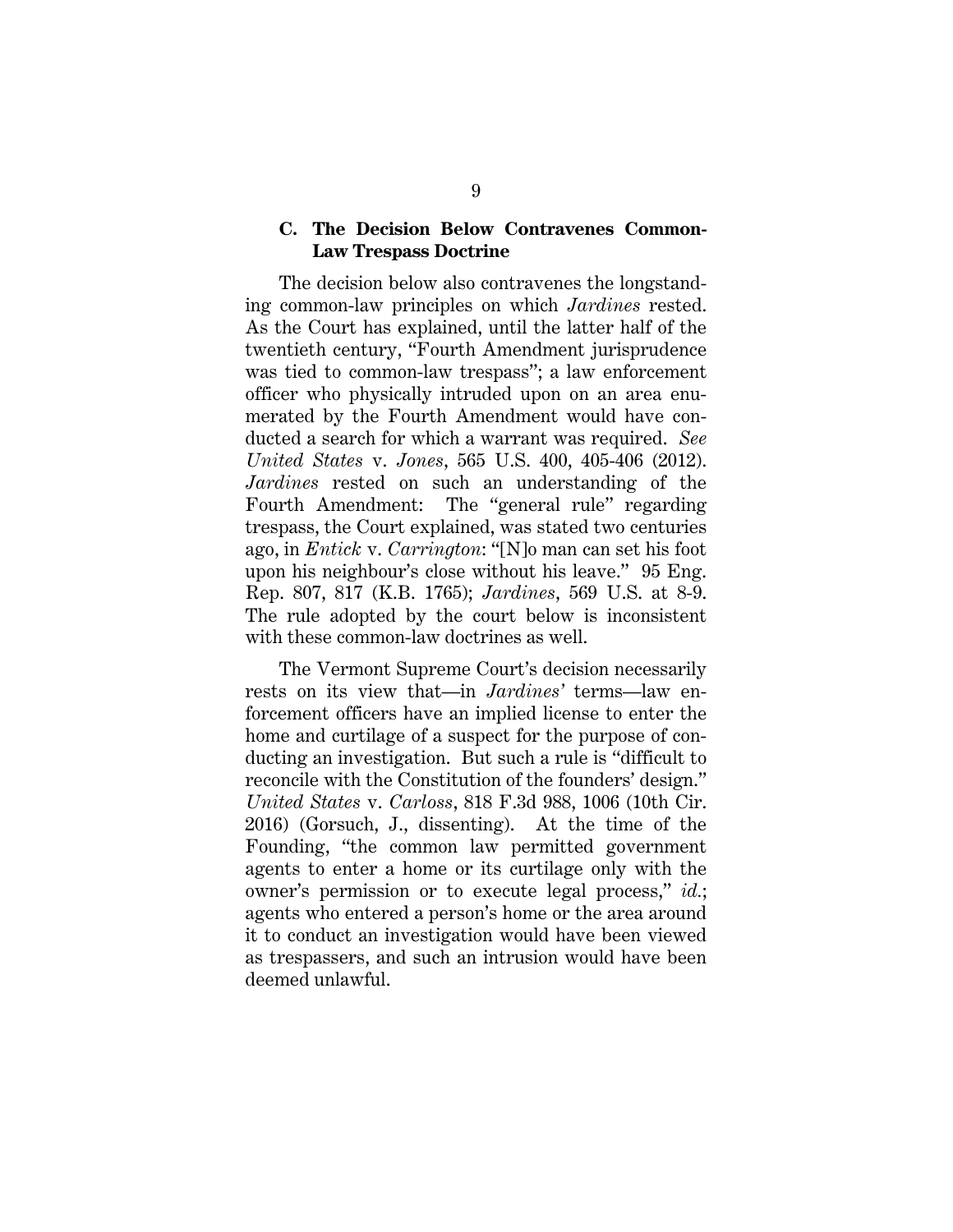The common-law authorities traditionally relied on by this Court make that clear. Blackstone, for instance, identifies a handful of specific circumstances in which "entry on another's land or house [would] not … be accounted trespass," 3 Blackstone, *Commentaries* \*212; *see also id.* at \*212-214, but names no "permanent easement belonging to the state" that would permit an agent to conduct an investigation on private property and in and around the home in particular. *Carloss*, 818 F.3d at 1006 (Gorsuch, J., dissenting). The absence of such authority is powerful evidence that none existed. *Id.*; *see also* Davies, *Recovering the Original Fourth Amendment*, 98 Mich. L. Rev. 547, 646 n.273 (1999) ("[A]s a general matter," in common-law sources, "the absence of an affirmative statement of authority was understood to mean there was no authority."); *Entick*, 95 Eng. Rep. at 817 ("[I]f this [was] law it would be found in our books … .").

The same is true of common-law trespass authority in the United States—and even in Vermont itself. In *Moore* v. *Duke*, 80 A. 194 (Vt. 1911), for instance, a law enforcement officer—the constable of the town of Plainfield—approached the plaintiff's house to search for certain records. *Id.* at 194-195. Although the constable had obtained a writ of replevin, which he thought sufficient to conduct the search, the state court held that the writ was invalid, making the constable "a trespasser from the beginning" unless he could mount another defense to trespass. *Id.* at 196. And the court rejected any argument that the constable could claim a license to enter the plaintiff's walkway of the sort contemplated in *Jardines*: The "breaking of the close"—that is, the "trespass to the lot on which [the plaintiff's home] stood"—"was complete when the officer stepped across the imaginary line which divided the lot from the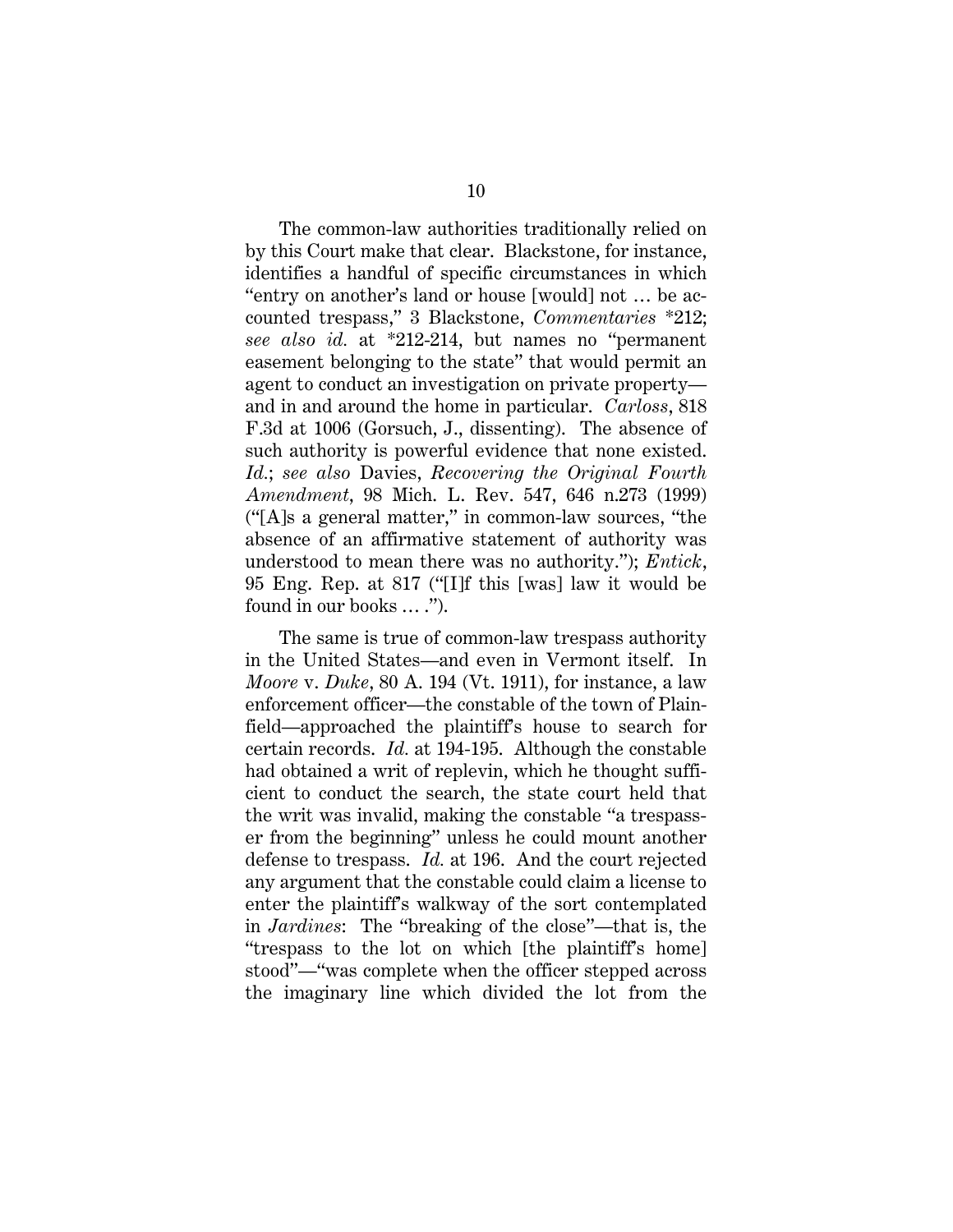street." *Id.* The fact that the constable was a law enforcement officer conducting an investigation had no bearing on the case's outcome.

It has thus long been true that "state officials no less than private visitors could be liable for trespass when entering without [a] homeowner's consent," *Carloss*, 818 F.3d at 1006 (Gorsuch, J., dissenting), even when conducting an investigation. The decision below cannot be squared with these precedents.

## **II. THE DECISION BELOW DRAMATICALLY EXPANDS THE SCOPE OF POLICE AUTHORITY, BOTH ACTUAL AND AS ASSERTED**

The Vermont Supreme Court's error warrants this Court's intervention. The decision below affords police unfettered discretion to invade private property for the purposes of conducting an investigation, as long as they remain within so-called "semiprivate" areas. That holding dramatically expands the actual scope of police authority, at least in jurisdictions that adopt the Vermont Supreme Court's rule. And it is likely to exacerbate a trend under which police *claim* substantial authority to enter private property pursuant to the knock-and-talk doctrine. As Justice Jackson explained over half a century ago, when the courts permit "any privilege of search and seizure without warrant," officers "will push [it] to the limit." *Brinegar* v. *United States*, 338 U.S. 160, 182 (1949) (Jackson, J., dissenting). Law enforcement reliance on the "knock-and-talk" exemplifies this observation: Spurred by the continuing uncertainty over exactly what the doctrine permits, police officers have expanded their use of the tactic considerably, and in circumstances that can and do result in violence.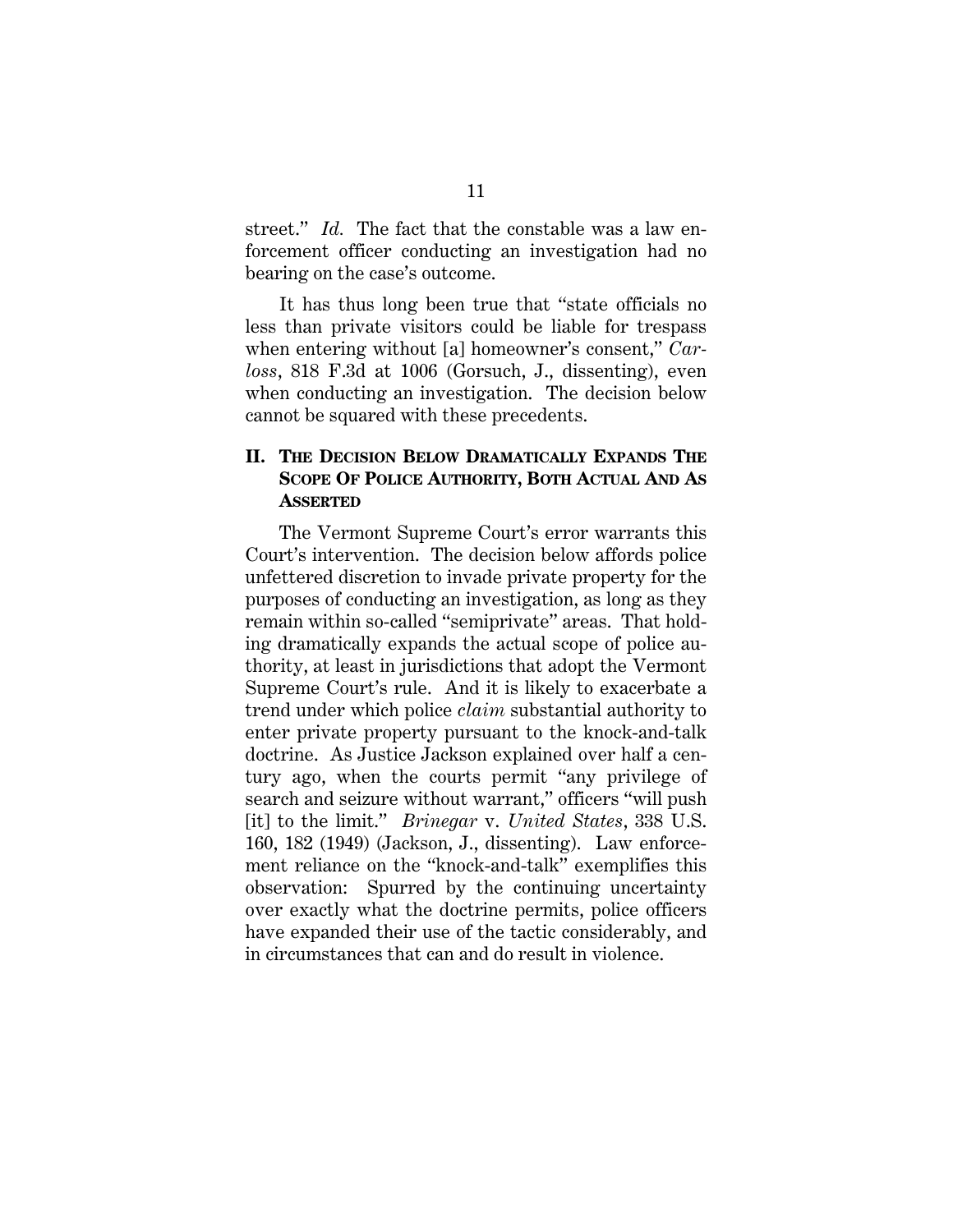The decision below dramatically and unjustifiably expands the scope of police authority. Under the rule adopted by the Vermont Supreme Court, a police officer may enter a person's property without a warrant, "freely wander" the person's walkway or driveway, and search for inculpatory evidence, all without ever approaching the home itself or seeking the homeowner's consent. *See* Pet. App. 14a (Reiber, C.J., dissenting). That expansion of police authority is inconsistent not only with *Jardines*, but with the basic notions of privacy that undergird the Fourth Amendment. As this Court recent observed in another context, if allowed to stand, the decision below would "unmoor the [doctrine] from its justifications, render hollow the core Fourth Amendment protection the Constitution extends to the house and its curtilage, and transform what was meant to be an exception into a tool with far broader application." *Collins* v. *Virginia*, 138 S. Ct. 1663, 1672-1673 (2018).

If permitted to stand, the decision below is likely to exacerbate a trend in which law enforcement officers approach homes to conduct a search or seizure without first obtaining a warrant—all under the auspices of the knock-and-talk doctrine. As the Court explained in *Jardines*, the knock-and-talk doctrine rests on the understanding that a homeowner should be viewed as having extended an "implicit license" to the public to "approach [his or her] home and knock." 569 U.S. at 8. Law enforcement, however, has expanded the scope of any such implied license beyond recognition—often with the after-the-fact approval of courts seemingly uncertain about the scope of the knock-and-talk doctrine. This Court's intervention is needed to clarify the metes and bounds of that doctrine and curtail the expansive scope it has been given in some quarters.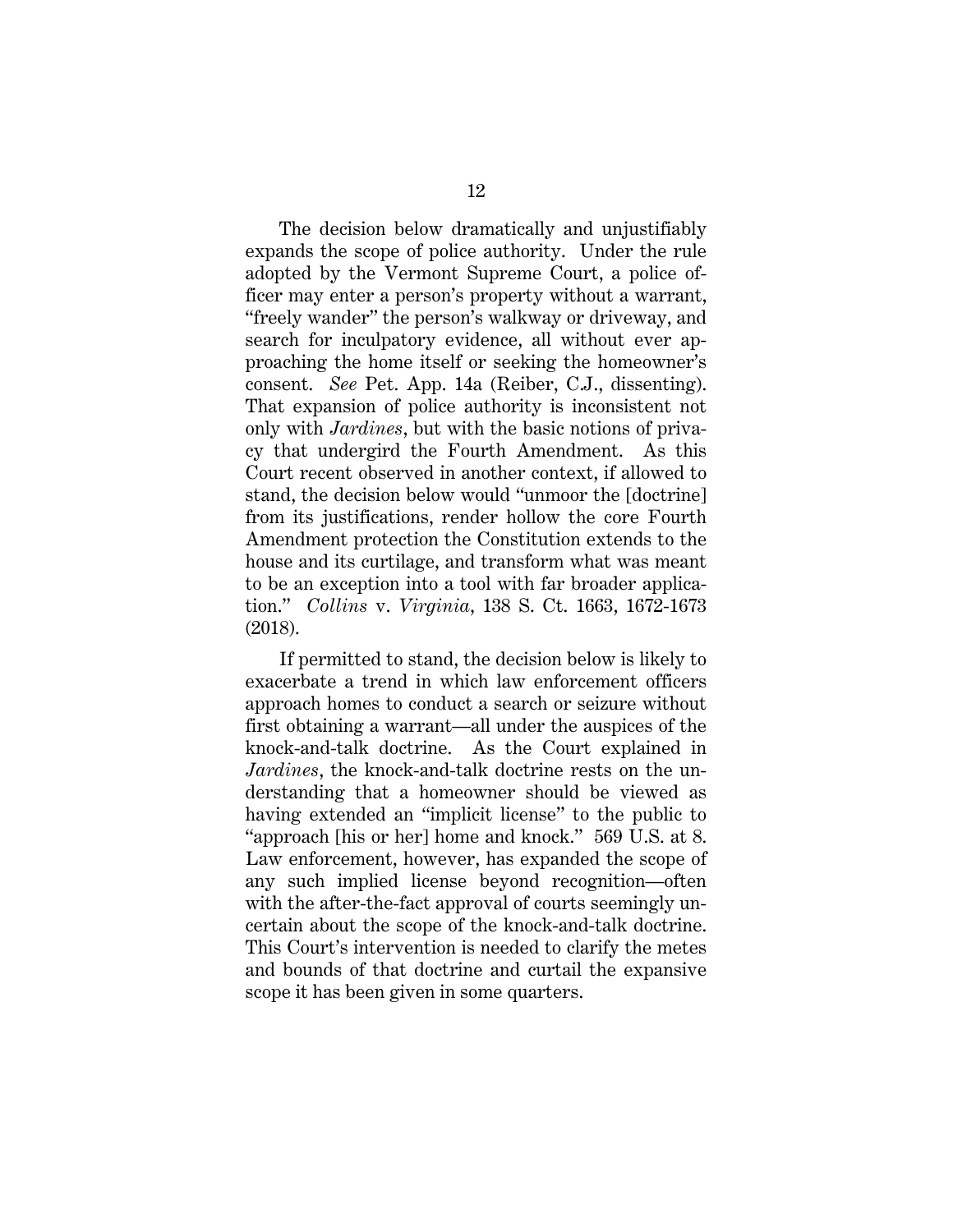Some knock-and-talk cases look like this one—cases in which police officers enter one's curtilage for the express purpose of searching for evidence, not seeking consent or even approaching the home. For instance, in *United States* v. *Thomas*, 430 F.3d 274 (6th Cir. 2005), five police officers approached the defendant's property in order to search for anhydrous ammonia, a chemical used to manufacture methamphetamine, *id.* at 275-276. Rather than approaching the front door, they walked around the house to find the defendant's truck, which was parked in the back. *Id.* at 276. Peering into the truck, the officers spotted a silver canister. *Id.* Only at that point did they approach the door and knock; when the defendant emerged, the officers arrested him. *Id.*  The Sixth Circuit sustained the officers' conduct. *Id.* at 278. That decision is consistent with—and the officers' conduct there expressly permitted by—the decision in this case. Although the Vermont Supreme Court here reasoned that this result is permissible because walkways and driveways are only "semiprivate," the effect of these cases is to essentially treat the main thoroughfare around the house as a public space in which officers may freely roam. In these cases, there need be neither knock nor talk; there need only be an investigation. No ordinary homeowner would license anyone to engage in such activity around his or her home.

Other cases are problematic for different reasons. In some cases, the conceded purpose of the knock-andtalk is to obtain "consent" to enter the home. As a wide range of scholarship demonstrates, most police searches are triggered by such consent: Ordinary people feel pressured to allow the police to search their homes and possessions, notwithstanding their right not to do so. *See, e.g.*, Simmons, *Not "Voluntary" but Still Reasonable*, 80 Ind. L. J. 773, 773-775 (2005) (observing that 90%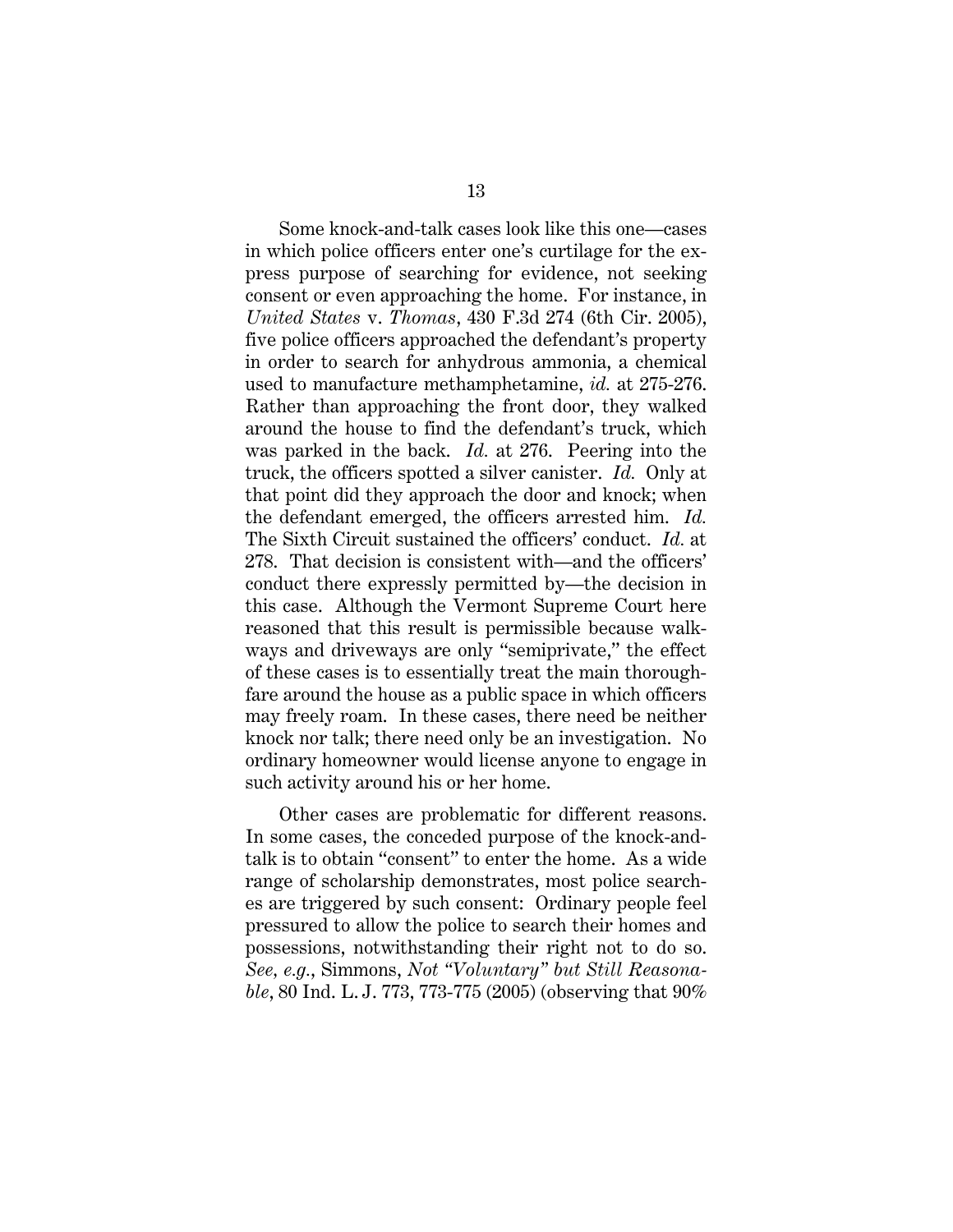or more of warrantless searches are conducted through the consent exception); Strauss, *Reconstructing Consent*, 92 J. Crim. L. & Criminology 211, 211-212 (2002). Relying on the knock-and-talk exception, police officers regularly approach homes and other dwellings in order to obtain consent from residents to search the home. In *United States* v. *Crapser*, 472 F.3d 1141 (9th Cir. 2007), for instance, police officers believed that the defendant may have been involved in criminal activity, and so went to his motel room to "knock and talk [their] way into obtaining consent to search the room," *id.* at 1143. Four officers, three of whom were visibly armed, knocked on the door and demanded to speak with the defendant. *Id.* When the defendant and someone else emerged, the officers separated them and questioned them at length. *Id.* at 1144. The defendant ultimately consented to a search. *Id.*

"Knock-and-talks" like this bear little or no resemblance to the "typical[] … approach [to] the home" that the Court described in *Jardines*, one "generally managed without incident by the Nation's Girl Scouts and trick-or-treaters." 569 U.S. at 8. They frequently involve the show of force. In *United States* v. *Dickerson*, 975 F.2d 1245 (7th Cir. 1992), for instance, four police officers knocked on the defendant's door, all with "guns drawn" and one with "a shotgun in a forward position across his body," *id.* at 1247. After repeated knocks on the door, the defendant opened the door by one foot, at which point one officer "stuck his foot inside the open door." *Id.* The defendant ultimately "consented" to the search. *Id.* But such consent should not matter where the initial approach is not consistent with the terms of the "implied license" recognized by *Jardines*. It would stretch the knock-and-talk doctrine beyond the breaking point to extend it to cases like this.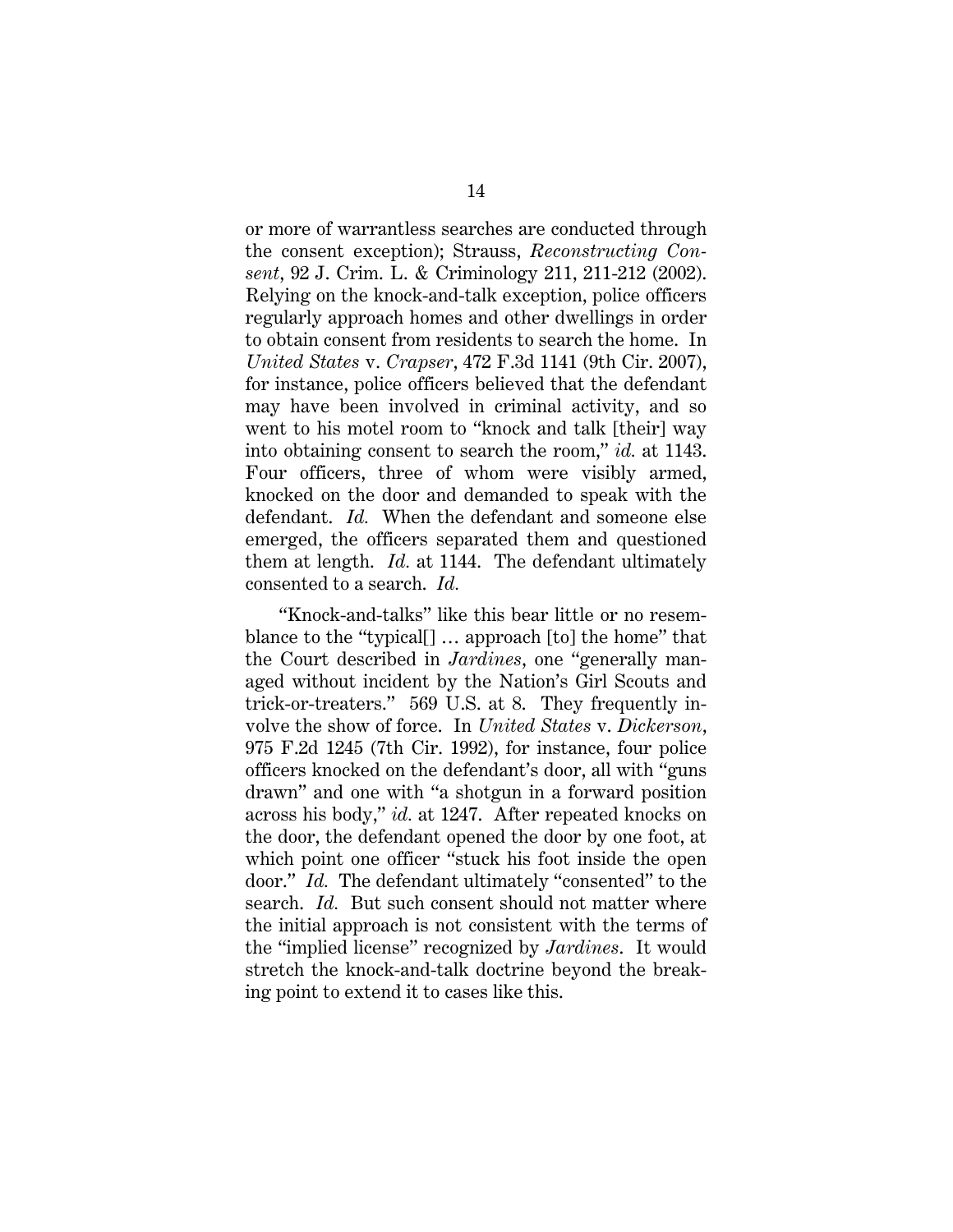Notwithstanding *Jardines*, however, courts continue to uphold the legality of such "knock-and-talks" even when they have deadly consequences. In *Young* v. *Borders*, 850 F.3d 1274 (11th Cir. 2017) (per curiam), four armed officers pursued a speeding motorcycle to an apartment complex in the middle of the night, at which point they lost sight of him. *Id.* at 1289 (Martin, J., dissenting from the denial of rehearing en banc). The officers chose an apartment at random, "assumed 'tactical positions,'" with "guns all drawn and ready to shoot," and "pounded repeatedly on the door" of the apartment. *Id.* at 1290. The officers did not identify themselves. *Id.* When the apartment's occupant emerged with a handgun, the startled officers shot him and killed him. *Id.* at 1290-1291. Such conduct plainly exceeds the scope of any implied license extended by a homeowner: "[S]eeing people outside your door at 1:30 a.m., in the dark, holding loaded guns, would be a 'cause for great alarm' and would 'inspire most of us to[] call the police.'" *Id.* at 1296 (quoting *Jardines*, 569 U.S. at 9). And it is no surprise that many encounters that begin with a "knock-and-talk" of this kind end in shots fired. *See, e.g.*, Curtis, *Lawsuit Filed in Police 'Knockand-Talk' Killing of Orlando Teen*, Orlando Sentinel (Jan. 16, 2015).

Absent this Court's intervention, police officers will continue to cite the knock-and-talk doctrine to justify increasingly aggressive assertions of authority to intrude on protected spaces. Law enforcement reliance on the knock-and-talk doctrine has been widely reported. "[T]he phrase 'knock and talk' in police jargon," one commentator observes, does not refer to the ordinary way it is described in *Jardines*, but as "a technique employed with calculation to the homes of people suspected of crimes." Bradley, "*Knock and Talk" and the*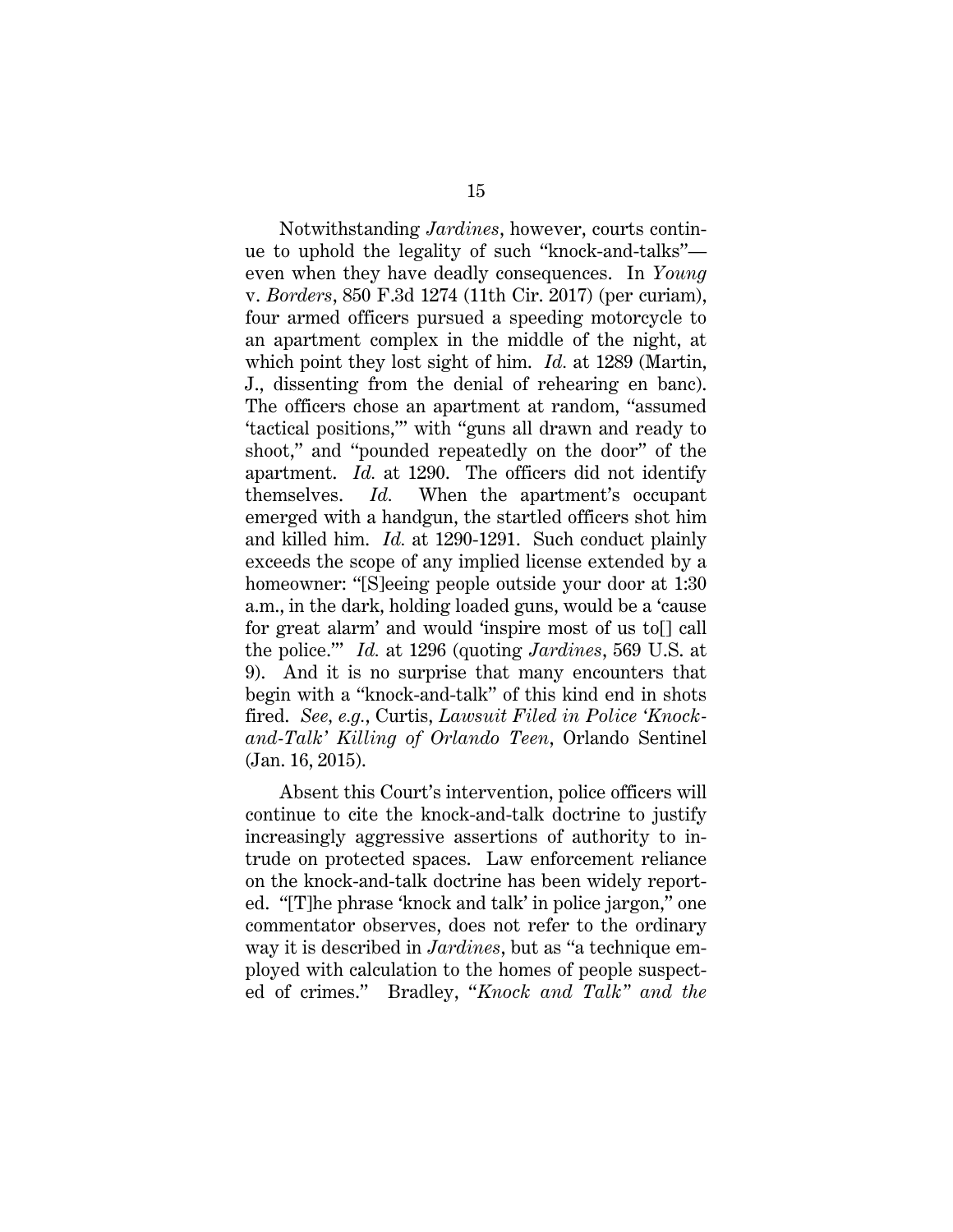*Fourth Amendment*, 84 Ind. L. J. 1099, 1104 (2009). Some agencies have specialized "knock-and-talk" units. The Dallas Police Department, for instance, at one point had a "46-member knock-and-talk task force," and the sheriff's office in Orange County, Florida, "ha[d] an entire division … dedicated to performing knock-and-talks," conducting "an estimated 300 knockand-talks each month." Drake, *Knock and Talk No More*, 67 Me. L. Rev. 25, 35 (2014).

"Uncontrolled search and seizure is one of the first and most effective weapons in the arsenal of every arbitrary government." *Brinegar*, 338 U.S. at 180 (Jackson, J., dissenting). Decisions like the Vermont Supreme Court's license arbitrary government conduct of exactly this sort. By expanding the scope of the knockand-talk doctrine in one kind of case—cases in which officers roam a suspect's walkways and driveways freely to search for evidence—the decision below tells police officers that they may continue to trespass in the area around the home, an area at the "very core" of the Fourth Amendment. *Silverman* v. *United States*, 365 U.S. 505, 511 (1961). If, as Justice Jackson warned in *Brinegar*, police officers will "push to the limit" any "privilege of search and seizure without warrant," and any such authority "may be exercised by the most unfit and ruthless officers as well as by the fit and responsible," 338 U.S. at 182 (Jackson, J., dissenting), the decision below will surely encourage continued gamesmanship over the scope of the knock-and-talk doctrine. The Court should grant certiorari in this case to clarify the narrow scope of that doctrine and repudiate the expansive reading adopted by the court below.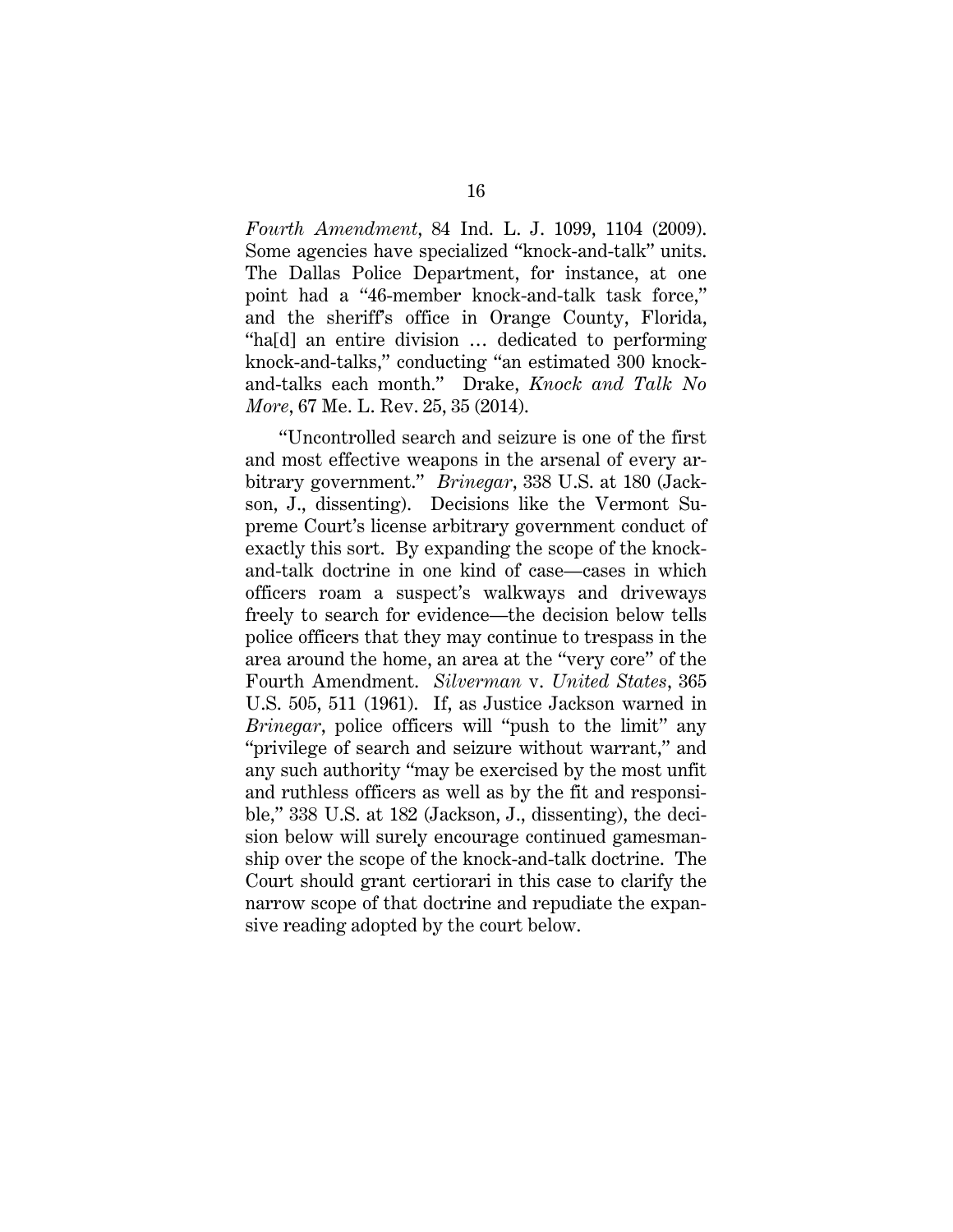#### **III. SUMMARY REVERSAL IS APPROPRIATE**

For the reasons set out in the petition, amici agree that the Court's plenary review is warranted in this case. As Bovat explains, federal courts of appeals and state courts of last resort have divided over the scope of the knock-and-talk doctrine after *Jardines*, Pet. 12- 19, and the issue is a significant one that warrants this Court's intervention, *id.* at 19-23. The Court would aid litigants and lower courts by granting certiorari and clarifying the metes and bounds of the knock-and-talk doctrine.

In amici's view, however, this case is also a suitable candidate for summary reversal. Summary reversal is appropriate to "correct[] a lower court's demonstrably erroneous application of federal law." *Maryland* v. *Dyson*, 527 U.S. 465, 467 n. (1999) (per curiam); *see also Salazar-Limon* v. *City of Houston*, 137 S. Ct. 1277, 1278 (2017) (Alito, J., concurring in the denial of certiorari) (summary reversal is appropriate when the court below "conspicuously failed to apply a governing legal rule"). The decision below rests on a demonstrably erroneous application of federal law—namely, *Jardines*. As discussed above, *Jardines* holds that a police officer may enter a person's curtilage only in the manner that "any private citizen might do," and may not "explore the area around the home in hopes of discovering incriminating evidence," 569 U.S. at 8-9, but the decision below expressly permits an officer to engage in just such a search. *See supra* pp. 4-7. The decision below thus "conspicuously failed" to apply *Jardines*, 137 S. Ct. at 1278 (Alito, J., concurring).

Accordingly, even if the Court declines to use this case to clarify the scope of what the knock-and-talk doctrine *does* permit, it should at least reverse the de